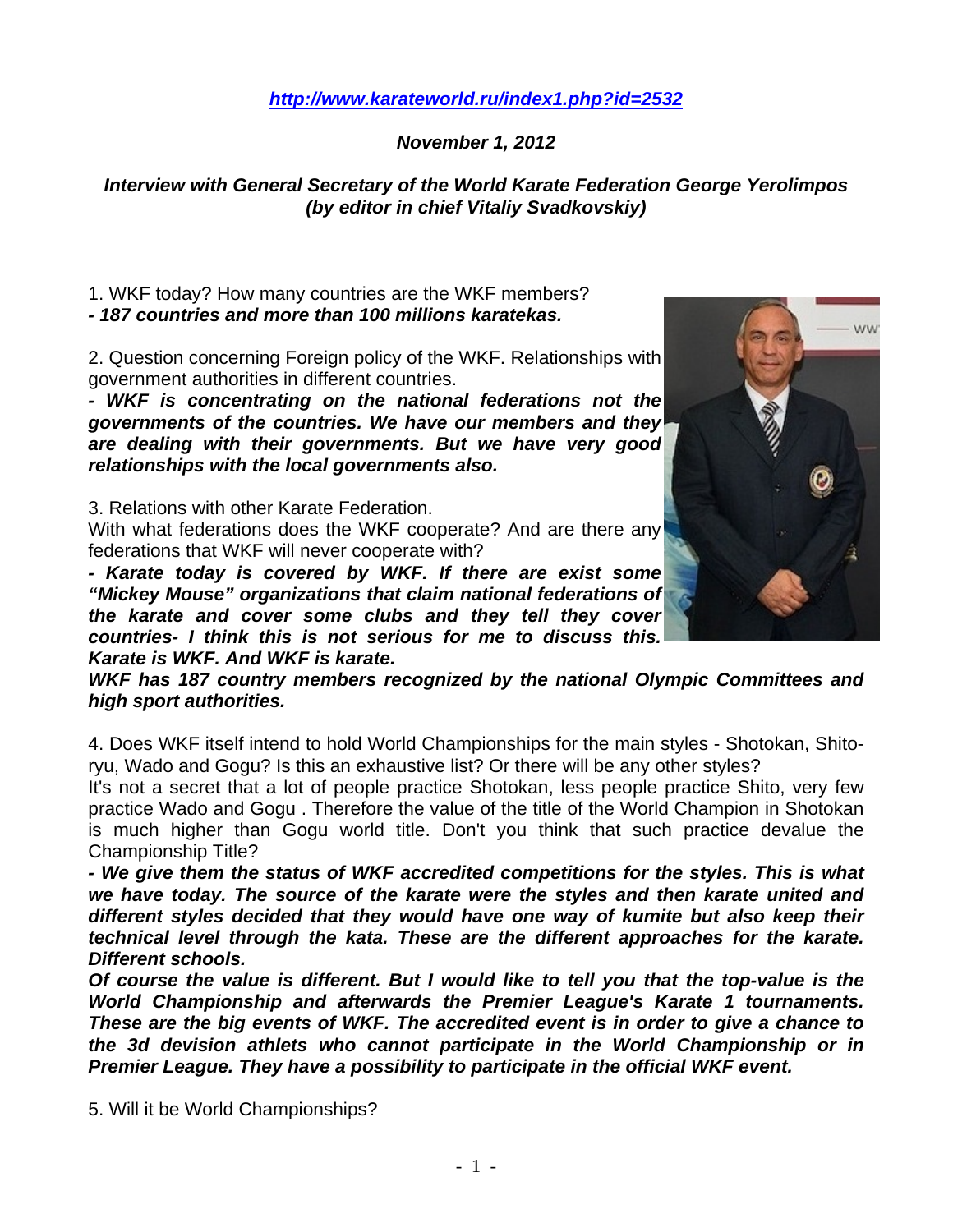*- WKF international accredited competitions. There is only one World Championship and only one world champion, the WKF one.* 

6. Do you intend to organize these championships by yourself (I mean the WKF) or will delegate it to the large style federations?

*- We will delegate it to the national federation and the styles organizations. But we supervise this with our people in order to fulfill the requirements and we have our timing and scoring system of database.* 

7. How will you choose them? What will be the criterion?

*- We know which are the big organizations in the world. WKF knows it very well. We will not recognize 20 competitions per shotokan for example or shito ruy… We will recognize 1-2 maximum. The biggest. And yes, we have the criteria already. And according to it if they fulfill the criteria we accredit them or not. We have a list.* 

8. Concerning membership in the WKF. Only members of the national federations recognized by WKF can be the members of WKF itself.

This is very important now concerning the Olympic status of the WKF.

Are there any sanctions in WKF to athletes competing in other federations events?

*- WKF has an open doors policy. But we want to give the privileged to participate in our championships to our members solid. We don't want somebody to be in one organization, then to come to us, then to other. If you want to be in real karate you need to be in WKF.* 

9. It means that WKF is open to everyone, you give every sportsman a chance to take part in WKF events, but then this sportsman will have to make a choice?

- Yes. Of course. Person shouldn't be little with us, little with the other. I can't *understand now with the accredited events that we have and the system of Premier League why an athlete would like to go to a Mickey Mouse' event.* 

*WKF is not doing business, it's doing sport. We don't care about their business. WKF*  is an international sport federation. I would like to tell you that with this set up we have *today soon all these unofficial events will disappear. Because the athletes are interested in participation in official karate, not in the unofficial ones. The athletes understand what is official and what is not. 98 percent of karate people in the world*  belongs to WKF. And we are speaking about 2 percent of the people who can't *understand this.* 

10. We understand your desire. Karate is too scattered but it has to compete with such sports as basketball, rugby, football instead of suffering from internal conflicts.

## *- Karate one of the 10th biggest sport in the planet. And the biggest martial art, by far the biggest.*

11. Sport development in Russia.

Our sports officials still cannot decide how to manage the karate. There are two options - the first one is to unite all the karate in Russia? The second one – to create one National federation that will unite many different federations (including WKF) on an equal basis. And all these federations have their own relations with its international headquarters. How could you comment these options?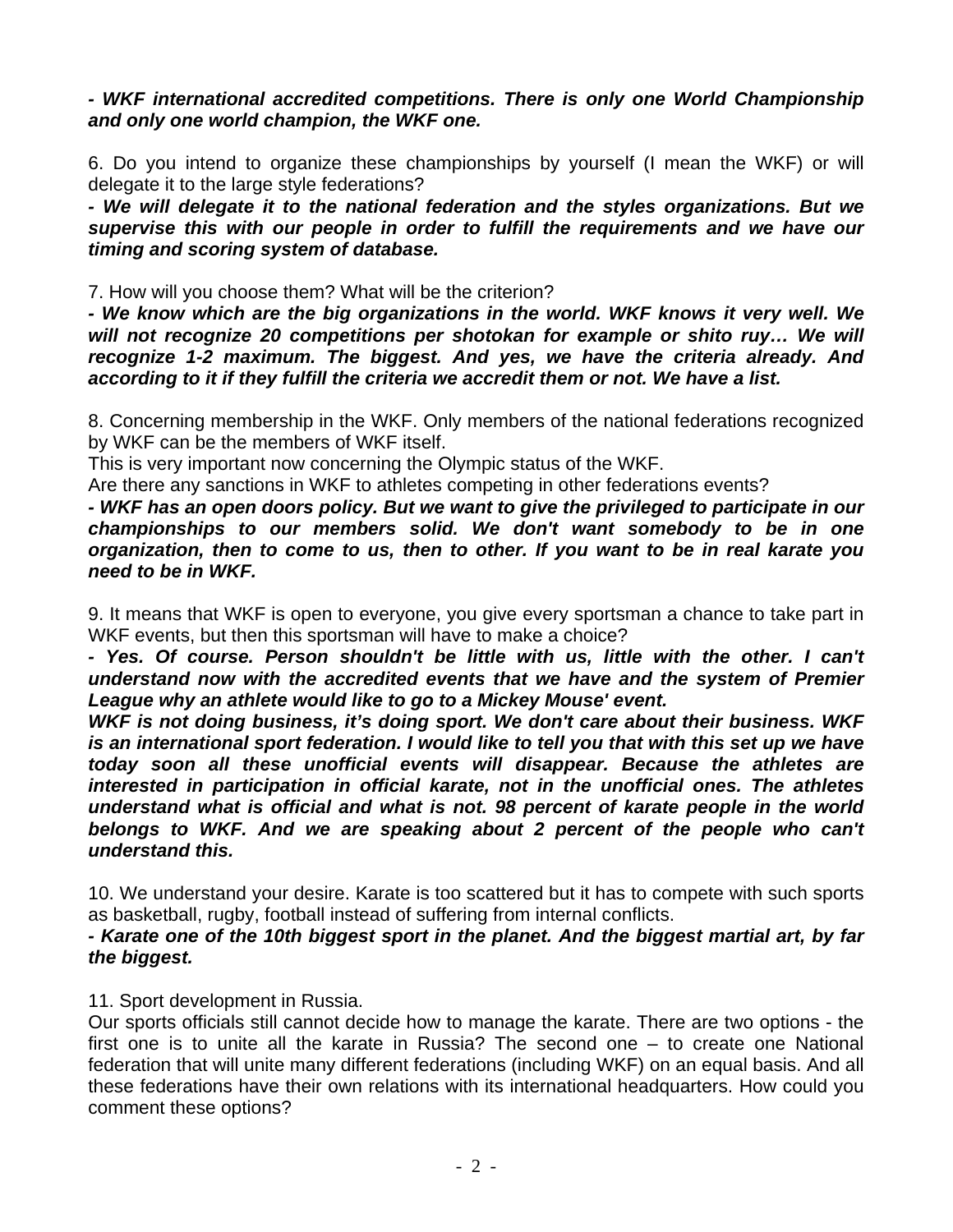*- For me this is strange situation. They understand the model of world football. I hope that they understand. We are working exactly the same. I can't understand why they don't understand our system. Maybe this is because the lack of information.* 

*Your country authorities need to read IOC Statutes very carefully. If they read this the will understand that only one federation per sport is recognized. For karate this is WKF. And if they will do this one - to recognize other federations for the same sport – then they violate the IOC Statutes. And if they violate the IOC Statute they need to know which will be the consequences of this. I can tell you that this is very dangerous game.* 

12. But still they intend to violate the IOC Statute. Nothing will stop Russian officials. Maybe reading your interview will help them not to make such a mistake.

*- WKF has in Russia recognized national federation with legal elected executive committee and president – Mr. Sokolovskiy. This national federation covers all styles of the karate. It means that there is no need to create a new federation. They already have this federation. If they will create another federation we will protect our rights. And we will not recognize any new federation. Karate now is the candidate for the Olympic Games and we will not deal with the organizations that violate the IOC Statutes.* 

13. In other words it means that Russian officials will have some problems with WKF at the international Olympic level?

*- This already happened to karate in South Africa. National authorities changed their Statute and included all dissident groups with the official karate together. This is against our statutes and for this reason this national federation was suspended until to come again on line. Because of this the National Olympic Committee interferes and they change their status and clean their house in order to enter WKF again. This will happen in any similar case.* 

14. Olympic perspective of the WKF.

*- This is the main. Karate is a very big sport. And IOC knows this very well. Karate also is fulfilling all the criteria of IOC (by far!) in order to become an Olympic sport. Karate belongs to be inside the Olympic program and has a lot to offer in the Olympic movement.* 

15. IOC decisions are very difficult to explain. There were many times when the Olympic status got unpopular sports like curling for example.

*- I'm not speaking for other sports. I will speak for the karate which is the most popular martial art in the world and very well organized in the Olympic level. We are very serious organization and we fulfill all the criteria of IOC. If karate will not enter the Olympic program now the IOC should have very strong arguments for this refuse.* 

*We respect the Olympic values and principles and we want to serve them. And we are ready to do this. And we hope that IOC will give us this privilege.* 

*More than 100 million persons will be crazy happy. More than 60 million children among them will celebrate this.* 

*No one of the today candidates has the size of the karate. No one is even close.*